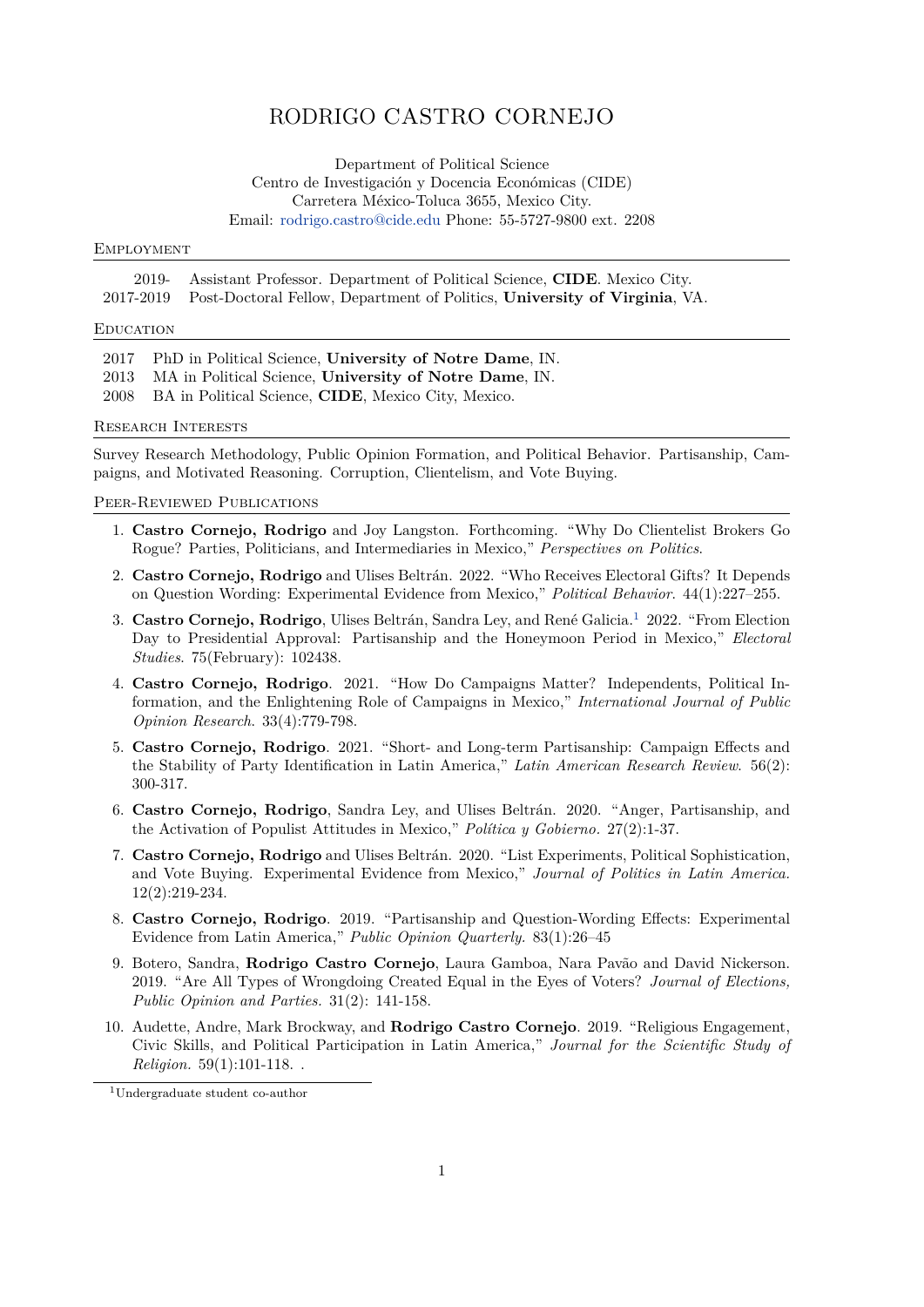- 11. Botero, Sandra, **Rodrigo Castro Cornejo**, Laura Gamboa, Nara Pavão and David Nickerson. 2019. "Under Friendly Fire: An Experiment on Partisan Press and Voting Behavior," *Electoral Studies.* 60(August)102044.
- 12. **Castro Cornejo, Rodrigo**. 2019. "Do Campaigns Matter (in New Democracies)? Campaign Interest, Vote Choice, and Survey Satisficing," *Revista Latinoamericana de Opinión Pública.* 8(1):83- 126.
- 13. Beltrán, Ulises and **Rodrigo Castro Cornejo**. 2019. "Clientelistic Activation of Mexican Voters: Between Vote Buying and Political Communication," *Política y Gobierno.* 26(2):171-206.
- 14. Botero, Sandra, **Rodrigo Castro Cornejo**, Laura Gamboa, Nara Pavão and David Nickerson. 2015. "Says Who? An Experiment on Allegations of Corruption and Credibility of Sources," *Political Research Quarterly.* 68(3):493-504.
- 15. Javeline, Debra, Jessica J. Hellmann, Jason S. McLachlan, Dov F. Sax, and Mark W. Schwartz and **Rodrigo Castro Cornejo**. 2015. "Expert Opinion on Extinction Risk and Climate Change Adaptation," *Elementa. Science of the Anthroposcene.* 3(57).
- 16. Javeline, Debra, Jessica Hellmann, **Rodrigo Castro Cornejo**, and Gregory Schufeldt. 2014. "Expert Opinion on Climate Change and Threats to Biodiversity," *BioScience.* 63(8):666-673.

### Special Issues

1. Aparicio, Javier and **Rodrigo Castro Cornejo**, editors. 2020. "2018 Election. A Historical Juncture in Mexico," Special issue of *Política y Gobierno.* 27(2).

### Under Review

- Does Corruption Decrease or Increase Turnout? La Casa Blanca, Partisanship, and Corruption Scandals in Mexico (R&R).
- Same Scandal, Different Interpretations. Politics of Corruption, Anger, and Partisan Bias (R&R).
- Who Believes in the "Election Fraud" in the 2006 Presidential Election in Mexico. Partisanship, Motivated Reasoning, and Conspiracy Thinking. (R&R).
- The AMLO Voter. Affective Polarization and the Rise of the Left in Mexico. (R&R).

Partisan Bias in Public Perception of Elections Polls. Experimental Evidence from Mexico.

Do Electoral Polls Affect Voters' Behavior? Campaigns, Partisan Bias, and Strategic Voting in Mexico.

Work In Preparation

Who Supports Eroding Democracy? Anti-Democratic Attitudes and Partisanship in Mexico.

From Sore Losers to (Sore) Winners: Partisanship and Affective Polarization in Mexico

Affective Polarization, Partisan Prejudice, and Motivated Reasoning: Evidence from Mexico.

Who Believes in the "Corrupt Elite"? Populist Attitudes and Perceptions about the "Mafia del Poder" in Mexico.

Who Supports LGBT Rights? Partisanship, Generational Gap, and the Contact Hypothesis in Mexico.

Deference or Cues? How Evangelical Pastors Influence Voters in Mexico (with Daniel Gingerich).

### SURVEY STUDIES

- 2018-19 Mexican Panel Election Study, Comparative Study of Electoral Systems (with Ulises Beltrán and Sandra Ley).
- 2021 Mexican Election Study, Comparative Study of Electoral Systems (with Ulises Beltrán and Sandra Ley).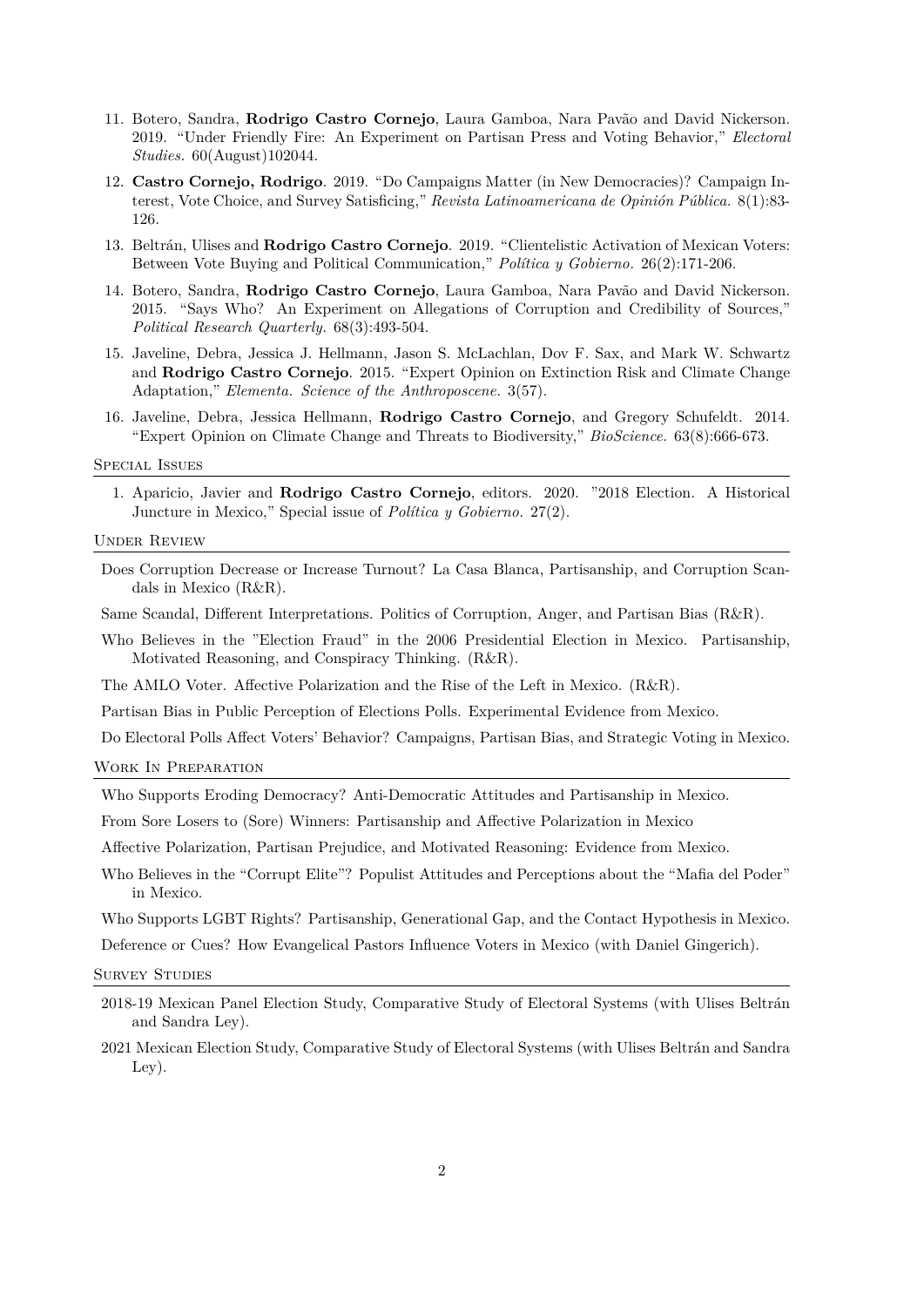Editorial Board: *Political Behavior*, *Advances in Political Psychology*, and *Política y Gobierno*.

Journal Reviewer: *American Journal of Political Science*, *Journal of Politics*, *Public Opinion Quarterly*, *Political Behavior*, *Journal of Comparative Politics*, *Political Research Quarterly*, *Electoral Studies*, *Journal of Development Studies*, *Research & Politics*, *Política y Gobierno*, *Revista Mexicana de Ciencias Políticas y Sociales*, *Bulletin of Latin American Research*, and *Estudios Sociológicos*.

Membership: APSA, SPSA, MPSA, AAPOR, and LASA.

Grants and Awards

National Electoral Commision Grant to fund the "2021 National Electoral Study (CIDE-CSES)." 2021. (with Ulises Beltrán and Sandra Ley)

Mexican National Council of Science and Technology (CONACYT, Candidato SNI) Fellowship, 2021– 2024.

Research Grant, CIDE. 2020. \$7*,* 000

Postdoctoral Research Fellowship, WUSTL, 2019-2020, Declined.

Research Grant, Religion Lab, Democracy Initiative, University of Virginia. 2019. \$5*,* 000

National Electoral Commision Grant to fund the "2018 National Electoral Study (CIDE-CSES)." 2018. (with Ulises Beltrán and Sandra Ley)

Research Grant, University of Virginia. 2018. \$7*,* 000

Research Grant, Kellogg Institute. Spring 2016. \$7*,* 000

Conference Travel Grant, Kellogg Institute for International Studies. Fall 2015. \$1*,* 200

Dissertation Year Fellowship, Kellogg Institute, University of Notre Dame. 2016.

Research Grant, Kellogg Institute. Spring 2015. \$7*,* 000

Loescher Teaching Fellowship, University of Notre Dame. Spring 2015.

Dissertation Year Fellowship, University of Notre Dame. Fall 2014/ Fall 2015.

Kellogg Grant to fund a Working Group on Public Opinion and Elections. 2013-2014. \$6*,* 000

Mellon–ISLA Interdisciplinary Workshop Grant, University of Notre Dame. 2013-2014. \$9*,* 000

Graduate Student Professionalization Grant, Kellogg Institute, 2012 and 2013. \$3*,* 000

Andrew W. Mellon Foundation's Summer Fellowship, 2012. \$6*,* 000

Professional Development Grant (ISLA), University of Notre Dame, 2011 and 2012. \$1*,* 600

Downes J. Memorial Fund, The Graduate School, University of Notre Dame, 2011. \$1*,* 500

Notebaert Professional Development Fund, University of Notre Dame, 2011. \$1*,* 000

Kellogg Institute PhD Fellowship, Garza Fellow, Kellogg Institute, 2010-2015. \$5*,* 000

## Teaching Experience

### **CIDE**

Public Opinion and Political Behavior, Fall 2019-22. Survey Research Methodology (Graduate), Fall 2022. Political Behavior Seminar, Spring 2022. Undergraduate Thesis Seminar, Spring, 2021.

### **University of Virginia**

Populism in the U.S., Europe, and Latin America (AP/CP), Spring 2019. Latin American and Latino Politics (AP/CP), Fall 2018.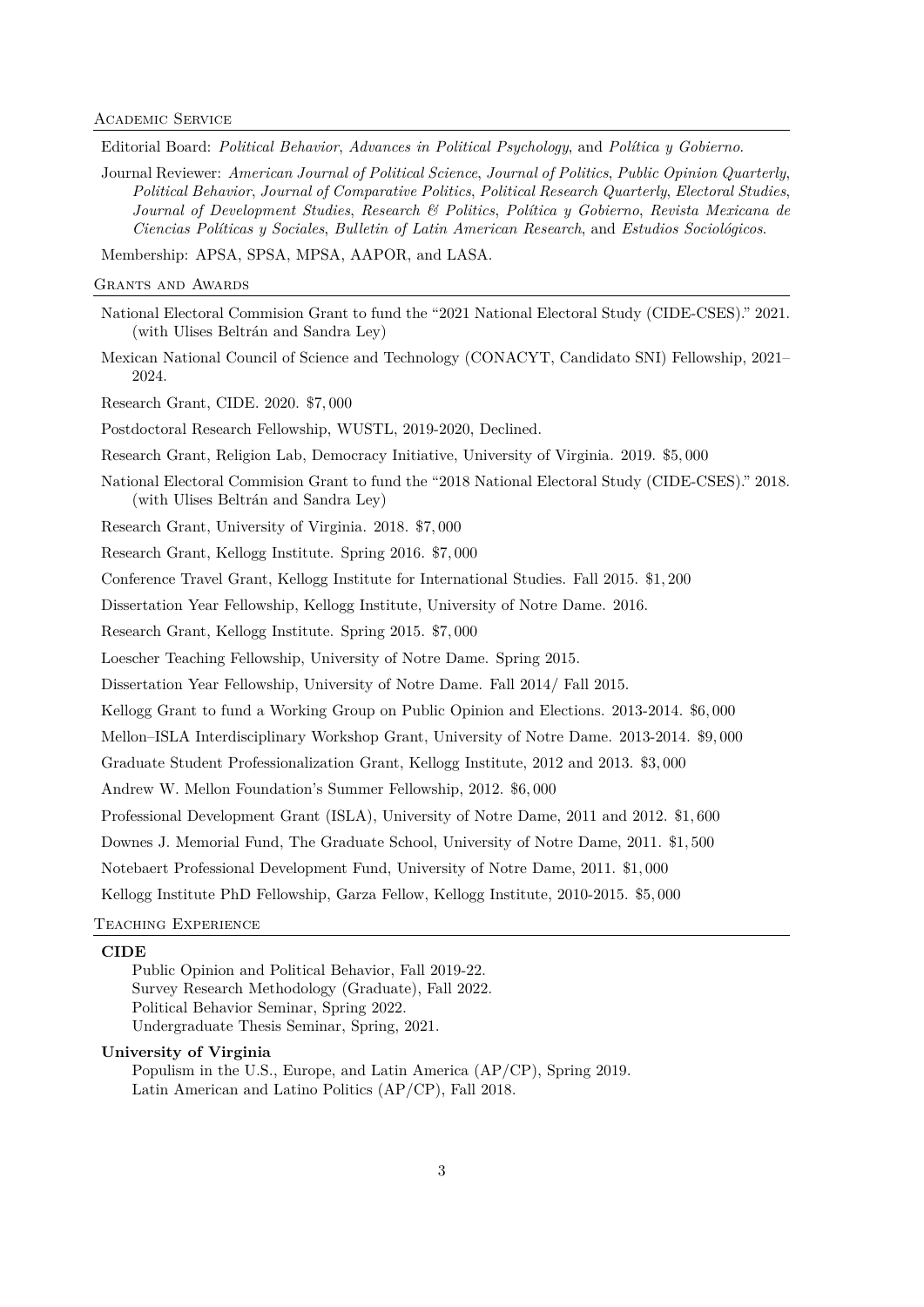Political Behavior (AP/CP), Spring 2018. Campaigns and Elections (AP/CP), Fall 2017.

### **University of Notre Dame**

Voting Behavior, Campaigns and Elections Around the World (CP), Spring 2015.

### Research Experience

Fieldwork: Political Brokers, Local leaders, and Clientelism. In-Depth Interviews in Mexico City. 2020.

Party System Institutionalization. 2014 and 2015. Research assistance.

Varieties of Democracy. Spring and Fall 2013. Research assistance.

Notre Dame Environmental Change Initiative. Spring 2012. Research assistance.

#### Invited Presentations

- "Who Supports Eroding Democracy? Anti-democratic Attitudes and Partisanship in Mexico," Research Seminar in Politics (RSP), University of Florida (UF). October, 2021.
- "2018: Mexican Election Study" at the Latin American Panel Studies Workshop, Fundación FundaUngo (online). November, 2020.
- "The New Conservative Moblization in Mexico" at The Latin American Right Workshop, Universidad Diego Portales. October, 2018.
- "The 2018 Presidential Election in Mexico" at the Annual Conference of the Chilean Political Science Association. Santiago, October, 2018.

### **PRESENTATIONS**

- "Who Supports Eroding Democracy? Antidemocratic Attitudes, Partisanship and Political Informaton in Mexico," MPSA. April, 2022.
- "Why Do Clientelist Brokers Go Rogue? Parties, Politicians, and Intermediaries in Mexico" (with Joy Langston), Politica y Gobierno Workshop, CIDE. March, 2021.

"Politics of Corruption and Partisan Motivated Reasoning," ISA. November, 2019.

"Politics of Corruption and Partisan Motivated Reasoning," SPSA. January, 2019.

"2018-19 Mexican Election Study," CSES Plenary-APSA. September, 2018.

- "Who Receive Electoral Gifts? It Depends on Question Wording. Experimental Evidence from Mexico" at the Quantitative Collaborative, University of Virginia. September, 2017
- "Who Receive Electoral Gifts? It Depends on Question Wording. Experimental Evidence from Mexico" at the Comparative Politics Workshop, University of Notre Dame. October, 2017
- "Do Campaigns Matter? Survey Satisficing, Swing Voters, and Party System Institutionalization," Work-In-Progress Session, Kellogg Institute, University of Notre Dame. October, 2016
- "Campaign Effects and Party System Institutionalization," SPSA, January, 2016.
- "Campaign Effects and Party System Institutionalization," MPSA. April, 2015.
- "Under Friendly Fire: Partisan Press, Political Fragmentation and Candidate Evaluations" at the Comparative Politics Workshop, Kellogg Institute, University of Notre Dame. November, 2014
- "Who's Right? Support for Conservative Parties in Latin America," LASA. Chicago, IL. 2014.
- "Who's Right? Support for Conservative Parties in Latin America," MPSA. Chicago, IL. 2014.
- "Campaign Effects and Party System Institutionalization" at the Democracy Working Group, Kellogg Institute. December, 2013.
- "Ideology and Political Knowledge" at the Annual Conference of the Latin American Political Science Association, Bogotá, Colombia. September, 2013.